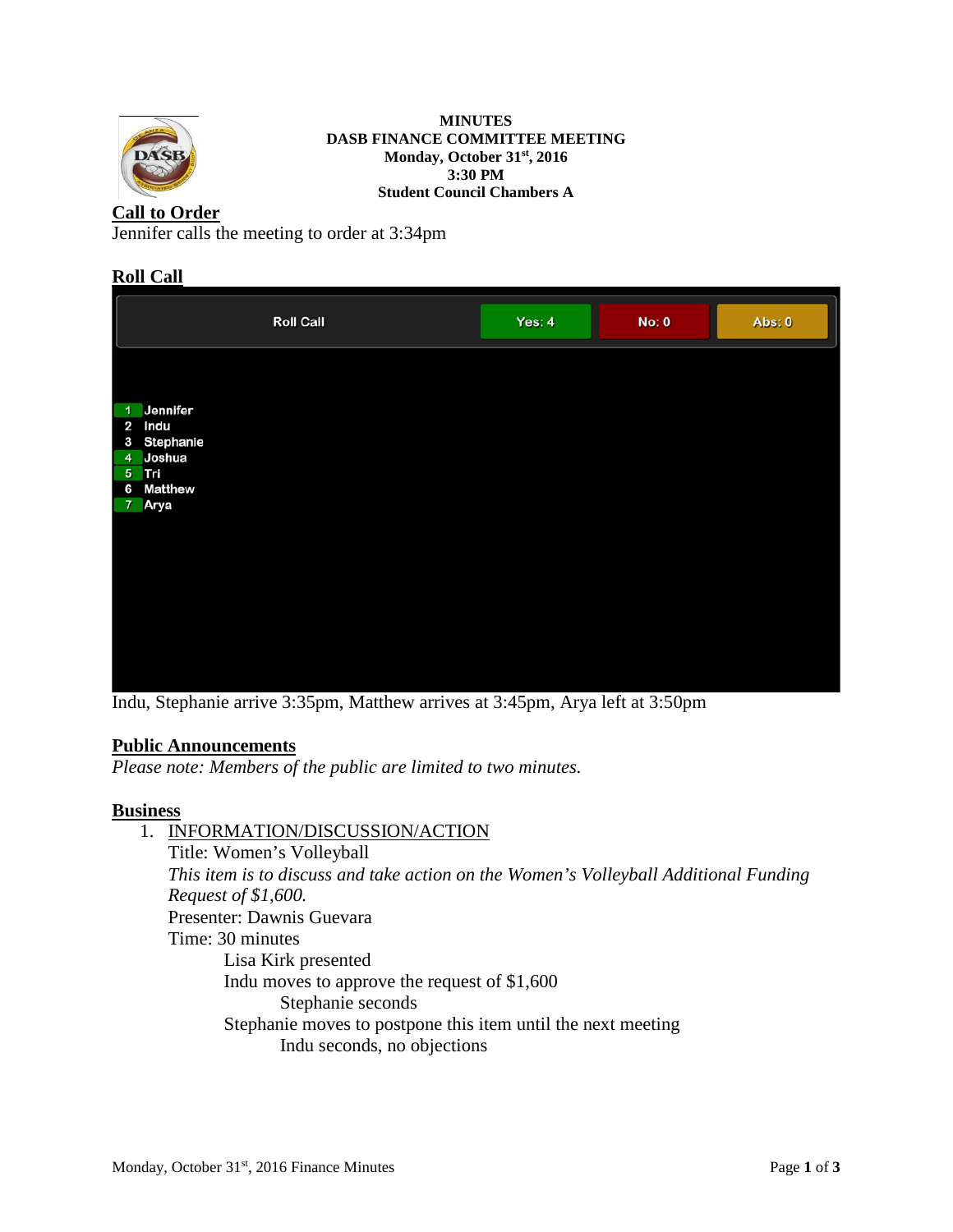### 2. INFORMATION/DISCUSSION/ACTION

Title: Honors Program *This item is to discuss and take action on the Honors Program Additional Funding Request of \$450.* Presenter: Mehrdad Khosran Time: 30 minutes Indu moves to postpone item until next meeting Stephanie seconds, no objections

### 3. INFORMATION/DISCUSSION

Title: Revision of Finance Code *This item is to discuss the revision of the finance code.* Presenter: John Cognetta Time: 30 minutes John presents Indu moves to approve the revised finance code Stephanie seconds, no objections

#### 4. INFORMATION/DISCUSSION

Title: 2016-2017 Budget Goals *This item is to discuss '16-'17 Budget Goals* Presenter: Jennifer Tanko Time: 30 minutes Jennifer presents Change goal #5 to read "Fund programs that serve students efficiently while maintaining quality" Change goal #4 to read "Fund programs that only benefit DASB members"

Indu moves to approve the revisions to the 2017-2018 DASB Budget Goals Roll Call vote